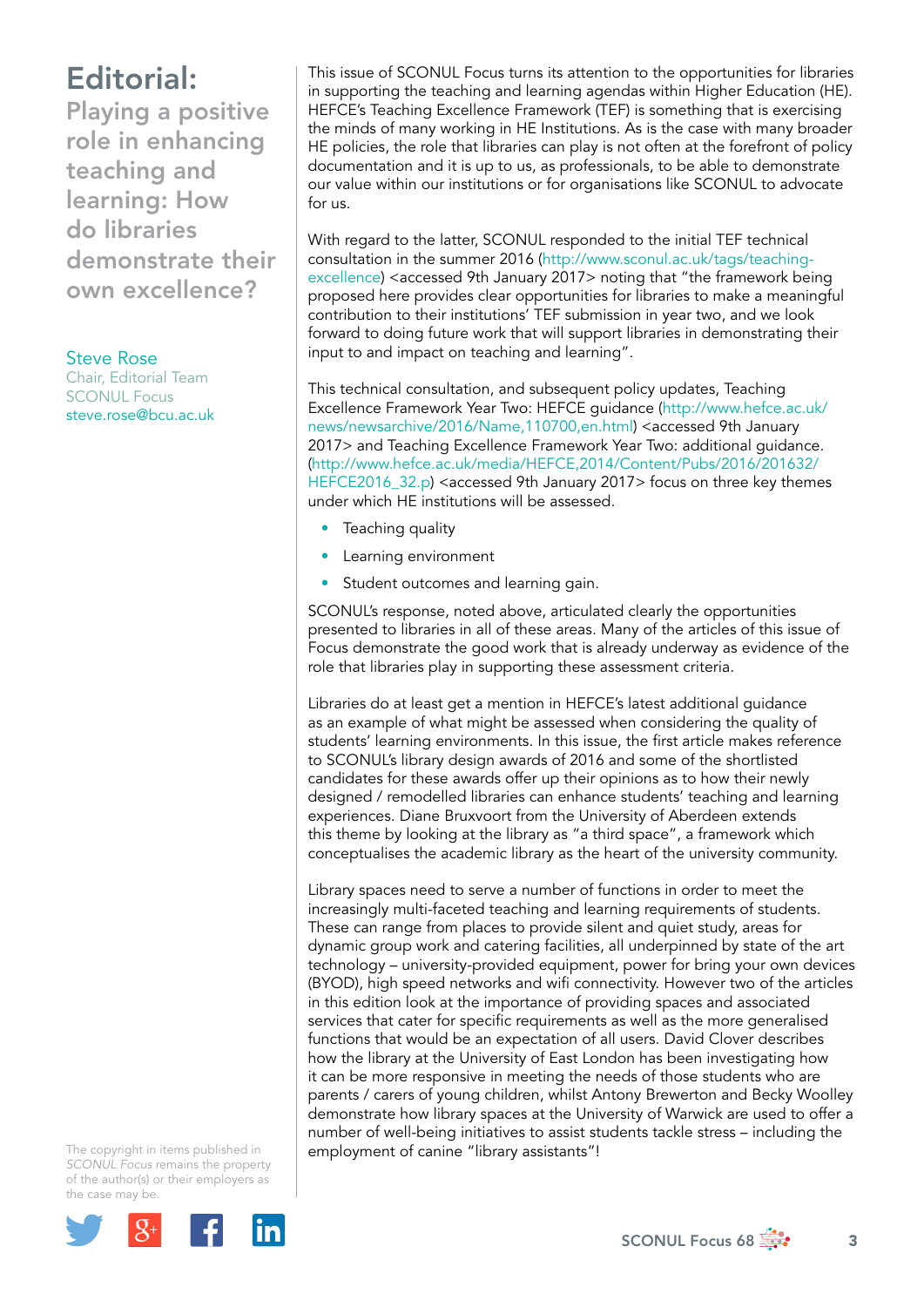## Editorial:

Playing a positive role in enhancing teaching and learning: How do libraries demonstrate their own excellence?

When looking at teaching quality, the importance of investing in continuing professional development for teaching and academic support staff, reward and recognition, promotion and progression opportunities cannot be understated. Leo Appleton and Elizabeth Staddon describe a bespoke teaching and learning programme that has been created for librarians at the University of Arts, London Library Services, highlighting the impact that it has had on teaching practice; whilst Donald Maclean looks at the development of online personal learning networks (PLNs) for librarians at Perth College and the University of Highlands and Islands as a tool to assist them remain in touch with the changing nature of libraries in supporting learning.

Developing students' information and digital literacies has clear resonance to both the teaching quality and student outcome and learning strands of the TEF. This issue of Focus includes a crop of articles on approaches to information literacy provision. Lorna Dodd from Maynooth University describes a collaborative approach to embedding information literacy, linked to the university's refreshed strategic plan and new curriculum. A co-ordinated approach to the development of a new framework for information literacy at the University of Chester is also featured, whilst an article from Middlesex University describes innovative approaches in evolving pedagogical practice, in particular the use of games and activities to encourage engagement and learning. On the theme of the introduction of games and activities to encourage student engagement, Jane Burns from the Royal College of Surgeons in Ireland and University College Dublin describes how they have used an on-campus scavenger hunt to demonstrate that it is possible for students to learn collaborative skills whilst still having fun.

It has been noted that it is important to consider the needs of specific groups of students, for example making the library and associated services userfriendly for students who are parents / carers. To continue this theme, Carina Buckley from Southampton Solent University describes the development of "Gateway" an introductory programme for mature students who have been out of mainstream education for some time, highlighting the importance of designing a specific programme to build the confidence of this user group.

The continued development and exploitation of resources, whether digital or physical, would appear to tick the boxes in supporting all of the elements of TEF's assessment criteria. Or to put it another way: "Accessing and engaging with the right resources is one of the fundamental bridges between teaching and learning whilst facilitating this is the central role of a library service" is the opening sentence of the article from the University of Birmingham's Polly Harper and Ann-Marie James as they outline the launch of their new reading lists system "ResourceLists@Bham" and consider plans for its future development. Meanwhile, Library staff from University College Dublin present their experiences of the creation of their Academic Integrity LibGuide which provides teaching support materials on correct citation, referencing and avoiding plagiarism.

With regard to exploiting other collections, Anna McNally from the University of Westminster, shows how their Archive Services has sought to increase their collection as a teaching resource in relation to information literacy, whilst in a similar vein, Barbara McCormack looks at the opportunities that have been taken by Maynooth University Library to engage library users with information literacy sessions using materials such as manuscripts, early printed books, archives and artefacts. Finally in this section, Annette Hagan turns the attention to the training of librarians of the future by describing the development of a rare books librarianship module taught through the Centre for Archive and Information Studies at Dundee University.

The copyright in items published in *SCONUL Focus* remains the property of the author(s) or their employers as the case may be.



Coming full circle, this editorial concludes by taking us back to its beginning, when the importance of developing libraries as spaces was promulgated.